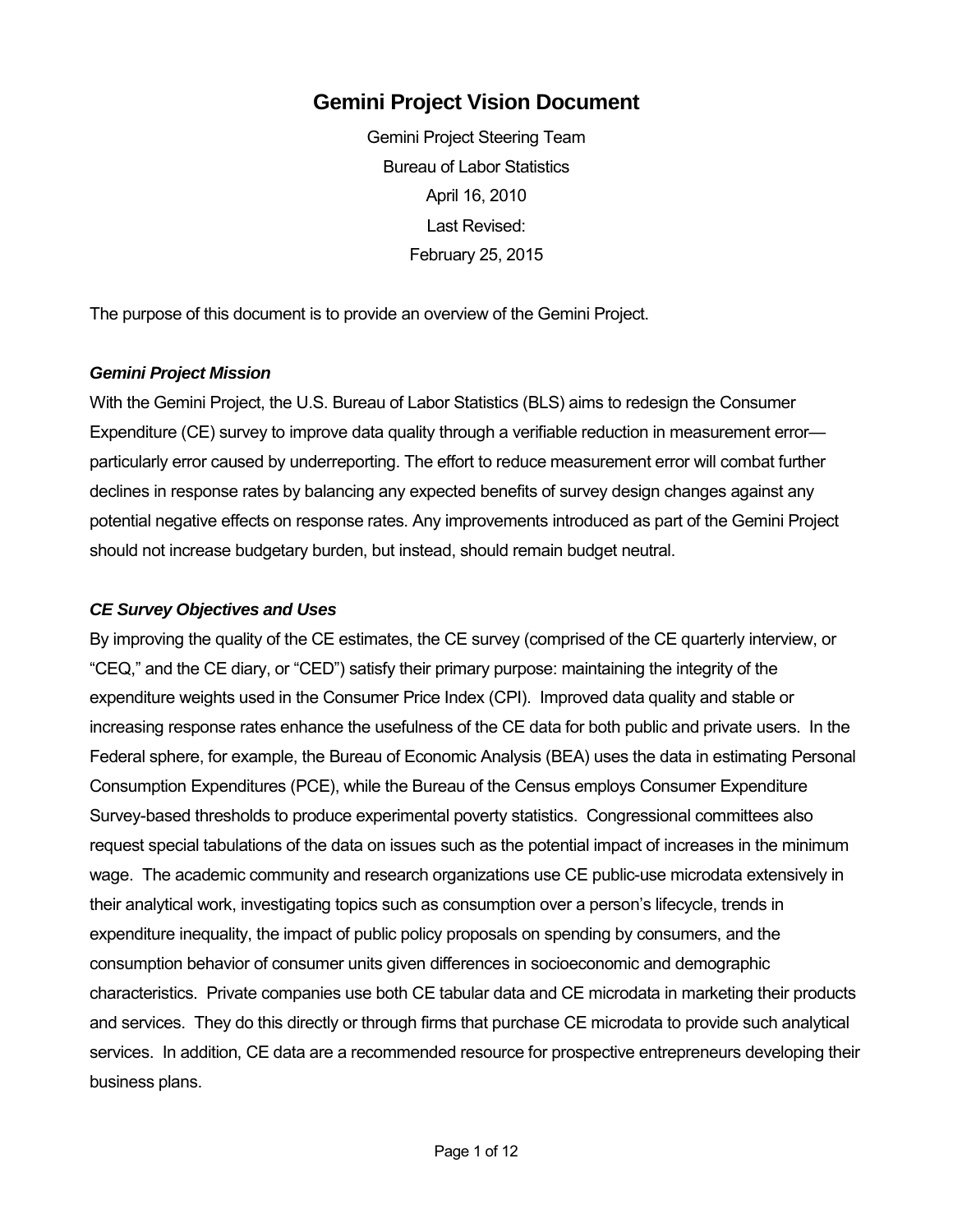### *Motivation for Redesign*

The design of the CE survey must be updated on an as-needed basis to address the effect of changes in society, technology, new consumer products, and spending methods on survey estimates. Without these updates, the CE survey will not be able to continue producing high quality expenditure estimates for users.

Surveys today face well-known challenges that affect response rates, such as increasingly busy respondents, confidentiality and privacy concerns, competing surveys, controlled-access residences, and non-English-speaking households. The CE survey face unique challenges that directly influence the quality of the data collected. Presented in order of importance, the three most challenging issues for the CE survey are the evidence of measurement error in the survey data, environmental changes related to new technology and consumption behaviors, and the need for greater flexibility in the mode of data collection and ability to update data collection strategies.

- 1. Measurement Error. From 1984 until the present, the ratios of aggregate expenditure estimates from the CE compared with PCE data from the National Accounts show a declining trend for a large number of spending categories, serving as evidence of underreporting. Similar findings from internal methodological studies and the 2008 CE Program Review Report present further evidence of a growing concern about the quality of reported data. Underreporting in the CE may result from perceived (and real) respondent burden due to survey length and complexity, panel or questionnaire conditioning, increasing telephone administration of a survey originally designed for personal visit interviews, proxy reporting by a single household member, recall effects stemming from a 3-month reference period, and other sources of measurement error.
- 2. Environmental Changes.As new technologies evolve and are adopted, the CE survey must adapt to account for the environmental changes that accompany technological innovation. The two most important changes are the transformation of respondent behavior and the emergence of new data collection options. For example, online purchases and automatic payments are two popular methods of payment, and questionnaire design and data collection methods may have to be adapted to better account for them. The availability of new technology for data collection, such as a web diary, a portable digital assistant (PDA) instrument, or financial-software-generated balance sheets, offers new opportunities by which to collect data. Additionally, respondents may expect to be able to respond to the survey online, a service which BLS does not currently offer. Furthermore, a different survey design may better capture certain types of expenditures, such as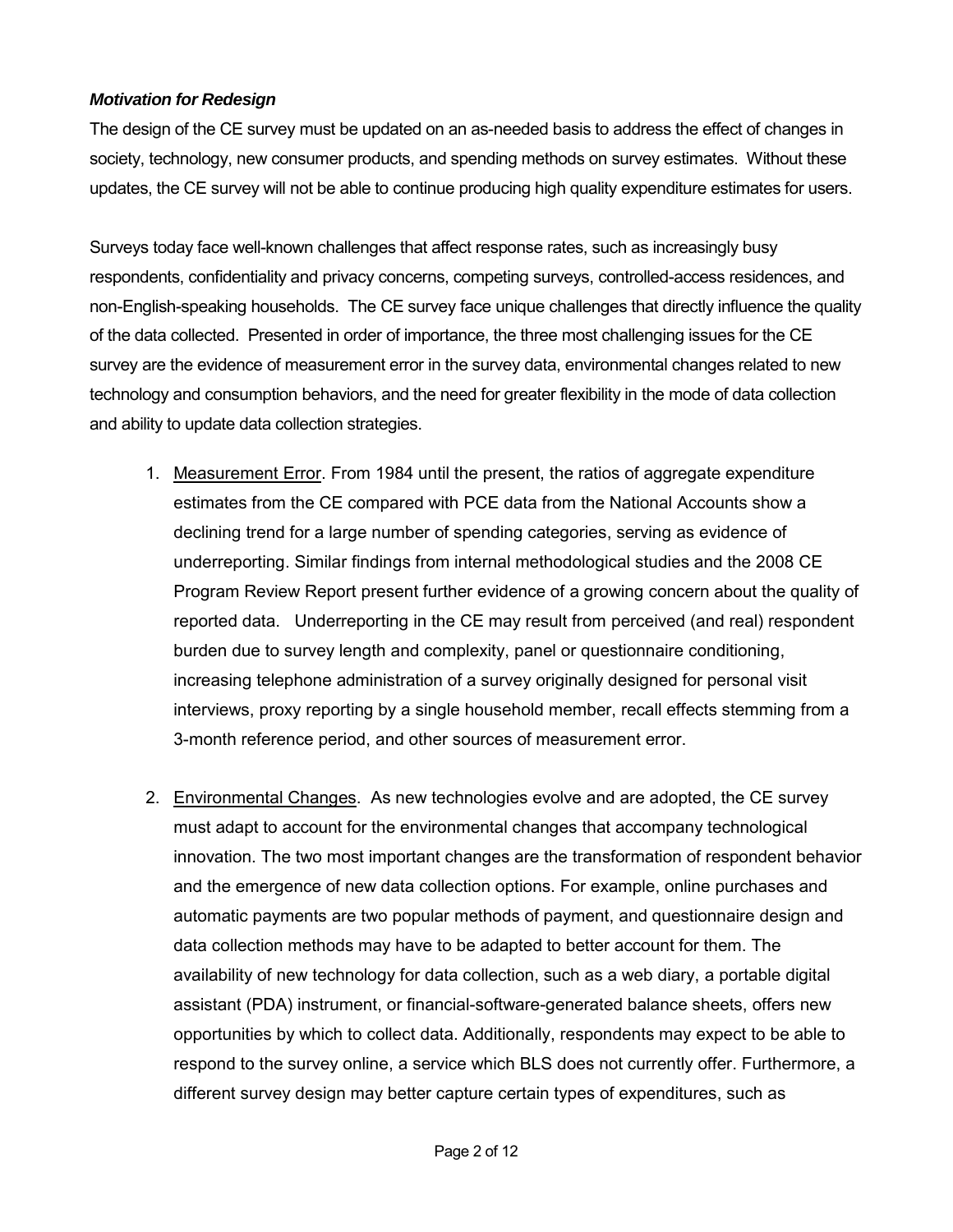automatically-billed payments. Finally, the impact of shopping at large general merchandise stores, such as Costco and Walmart, on expenditure reporting is not known, but the topic-specific design of the survey may not correspond well to purchases of a large variety of goods at a single store. A different survey design may be better suited for capturing such expenditures.

3. Greater Flexibility. The CE needs greater flexibility for two main reasons: to enable CEQ interviewing in more than one mode and to allow for faster implementation of changes to the questionnaire or instrument. Regarding the first reason, a multimode design would allow data collection to be tailored to the needs of the respondent, and could help to address the environmental changes noted above. For example, respondents who have very little time, have difficulty keeping a CED diary, or do not want an interviewer in their home all have different ways of optimally reporting their data. Accordingly, they would be more likely to complete an interview using one mode over another. The second reason for greater flexibility is that, as currently designed, changing the computer-assisted personal interviewing (CAPI) instrument requires considerable lead time. Increased flexibility in the instrument would allow the program to be responsive to social and external changes without a major instrument restructuring.

Reducing measurement error is the primary mission of the Gemini Project, but environmental changes are an increasingly important mechanism through which measurement error may be introduced to the survey. And greater flexibility in the ability to update or revise data collection strategies better positions the survey to quickly respond to these environmental changes over the long term.

Furthermore, the consumer expenditures that the survey seeks to measure have changed considerably over the past 30 years, while the fundamental design of the survey has not. Although a number of smaller scale improvements have been incorporated into the survey design, including the transition to a CAPI instrument, these changes have not been made within a larger, more comprehensive framework of addressing identified survey weaknesses.

BLS initiated survey redesign plans several years in advance of the target implementation date in order to account for the length of time needed to develop, evaluate, pilot test, and implement a largescale survey redesign. The overall timeline should not exceed 5 years for development and pilot testing, with a new survey in the field within 10 years.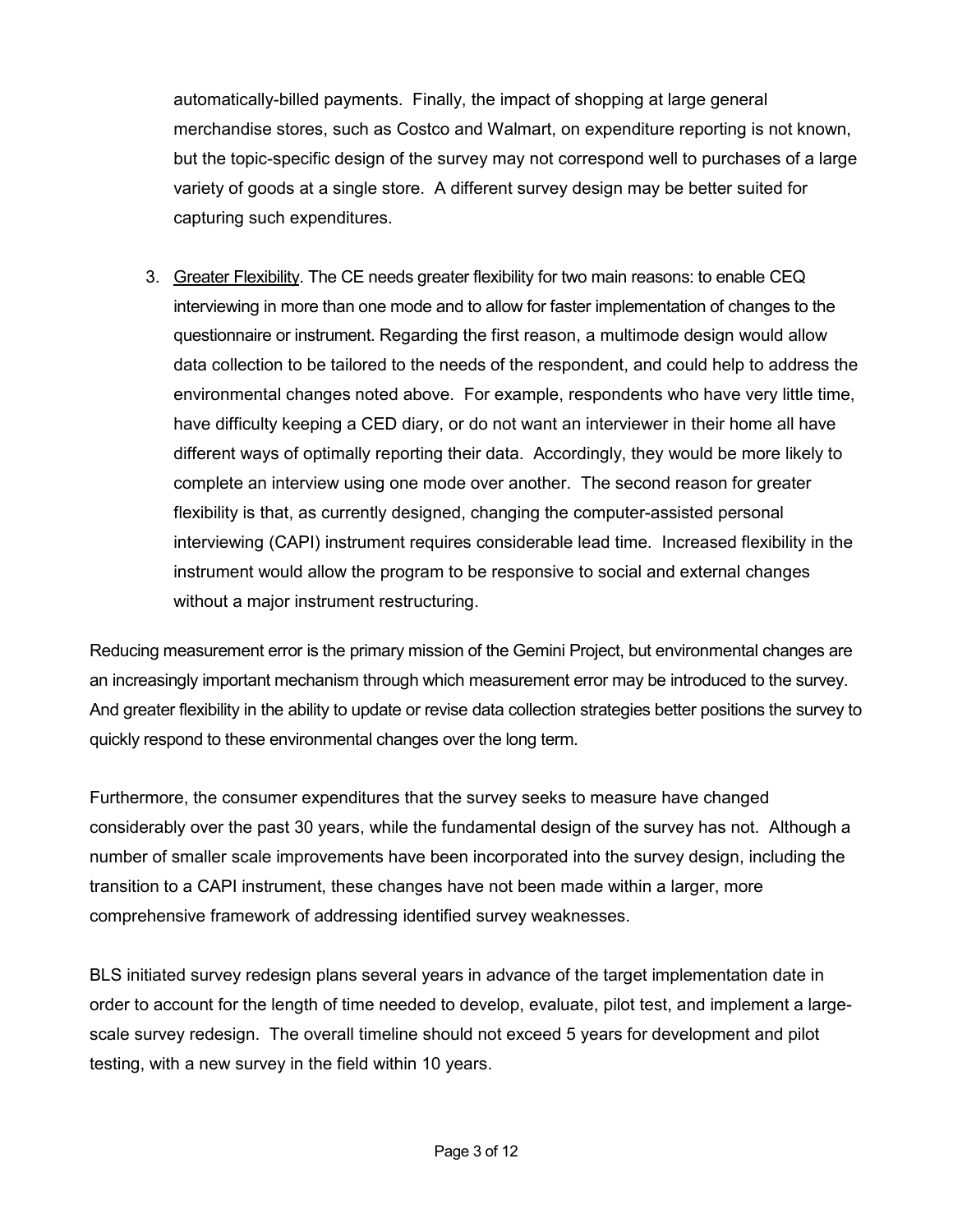## *Gemini Project Objectives*

The short-term objective of the Gemini Project was to develop a detailed roadmap for the redesign of the CE survey, which will promote improved expenditure estimates through a reduction in measurement error. The completed redesign roadmap describes the priorities, individual steps, timeframe, resource needs, and costs required for the development, pilot testing, evaluation, and implementation of a redesigned CE survey. The roadmap also guides the development and implementation of CE research studies throughout the Gemini Project lifecycle.

The long-term objectives of the redesign initiative are to reduce measurement error, improve overall data quality, enhance the analytic value of CE data to users, and implement a new design that supports a greater operational flexibility to respond to changes in the interviewing environment.

Finally, the costs of the redesigned survey cannot exceed current budget levels. Therefore, all proposed changes are subject to budgetary constraints, and implementation decisions will be considered in terms of priorities and trade-offs. To allow for an unpredictable budgetary environment, the planning document will address both a complete redesign of the CE survey as well as more limited modifications to the current design.

# *Approach*

The Gemini Project is managed by a project leader and steering team, with guidance from an executive management group. The Gemini Project includes three stages of work. (The timeline of Stages 1 and 2 are outlined in Attachment 1.) Stage 1 focused on summarizing research to reduce measurement error in the process of redesigning the CE survey and consisted of five major steps:

- 1. Establishing a chartered steering team to oversee project activities
- 2. Creating a research project tracking system
- 3. Defining data quality for CE
- 4. Coordinating a series of information gathering events
- 5. Proposing redesign models

Multiple information-gathering meetings, conference sessions, forums, and workshops were conducted in Stage 1, including the following events:

- Survey Redesign Panel Discussion, co-sponsored by the Washington Chapter of the American Association for Public Opinion Research (DC-AAPOR) and the Washington Statistical Society (WSS) (January 2010)
- Data Capture Technology Forum (March 2010)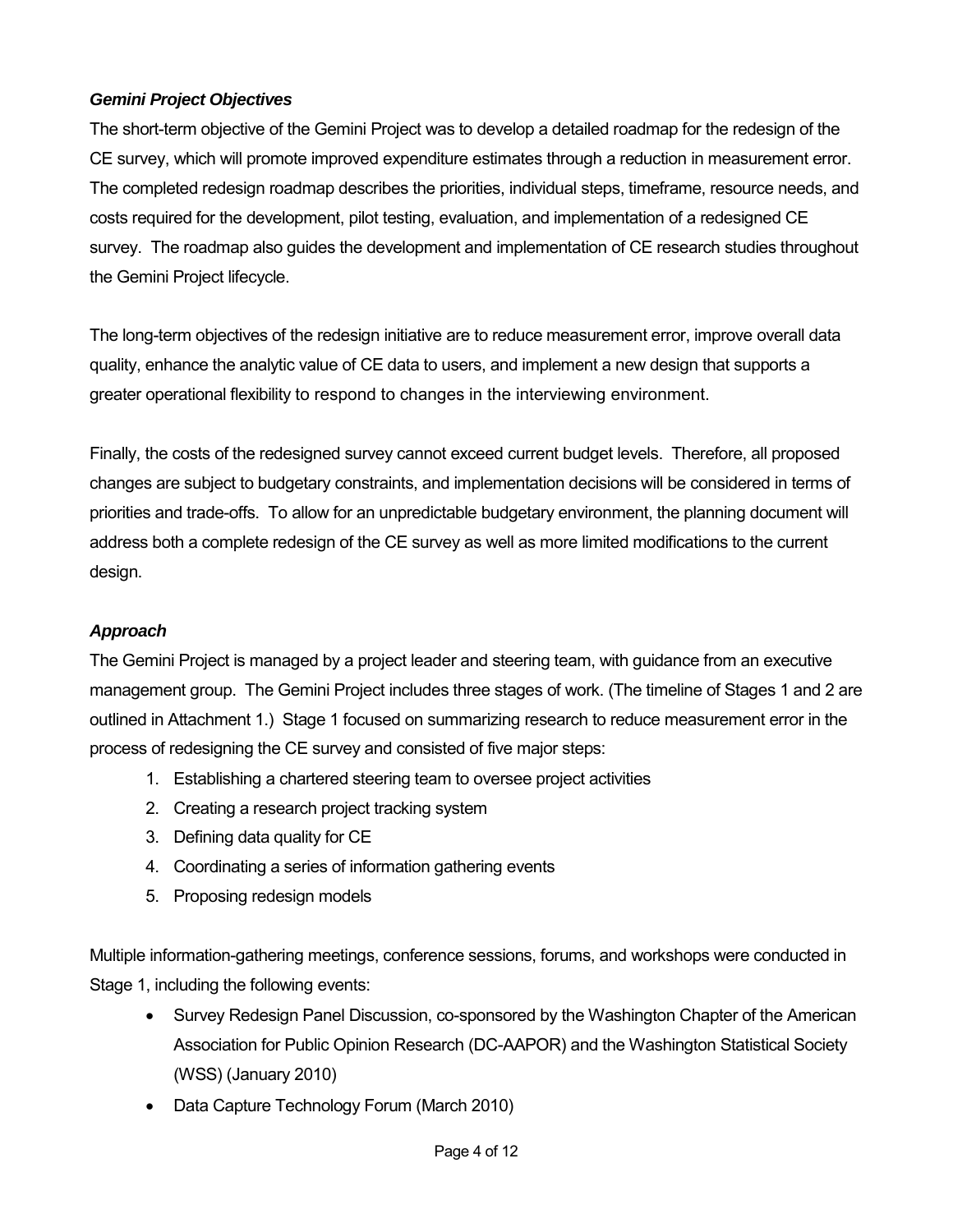- AAPOR Panel on Respondent Record Use (May 2010)
- Data User Needs Forum (June 2010)
- CE Methods Workshop (December 2010)
- Consensus Expert Panel First Meeting (February 2011)
- Household Survey Producers Workshop and Consensus Expert Panel Second Meeting (June 2011)
- CE Redesign Options Workshop and Consensus Expert Panel Third Meeting (October 2011)
- Consensus Expert Panel Fourth Meeting (January 2012)
- Survey Methods Symposium (July 2012)
- CNSTAT Report Workshop (scheduled for October 2012)

Subsequent events have focused on the proposed redesign, as well as issues identified during past events and other survey methods topics of interest.

The following significant reports and contracts were also completed or awarded during Stage 1:

- Data Quality Definition Report (October 2009)
- CPI Requirements Paper (June 2010)
- Conference Team Report (August 2010)
- CNSTAT Consensus Expert Panel contract awarded (September 2010)
- CE Data Requirements Report (May 2011)
- $\bullet$  Independent Redesign Proposals II contract awarded (June 2012)<sup>1</sup>
- Gemini Technology Team Report (June 2012)<sup>2</sup>
- Gemini Sampling Team I Report (September 2012)<sup>3</sup>
- Small-scale Redesign Project Report (September 2012)<sup>4</sup>

 <sup>1</sup> A contract with a vendor was awarded for the development and proposal of a CE Redesign given updated CE design decisions, cost estimates, and preliminary reconciled expenditure categories. Their first proofof-concept presentation will be in November 2012.

<sup>2</sup> This team comprised of BLS and Census members reviewed the research literature to-date and recommended the most promising technologies for the CE Redesign Proposal.

<sup>&</sup>lt;sup>3</sup> This team estimated sample sizes required for the CED and CEQ based on a preliminary list of reconciled expenditure categories.

<sup>4</sup> The Gemini Steering Team met during Winter and Spring of 2012 to discuss small-scale changes that could be made to CE. The goals of these changes were to reduce respondent burden by streamlining the interview, reduce costs, and to improve data quality (e.g., measurement error) to the extent possible without increasing burden or cost. A memo of suggested changes for 2015 was delivered and a memo for suggested changes for 2017 will be generated.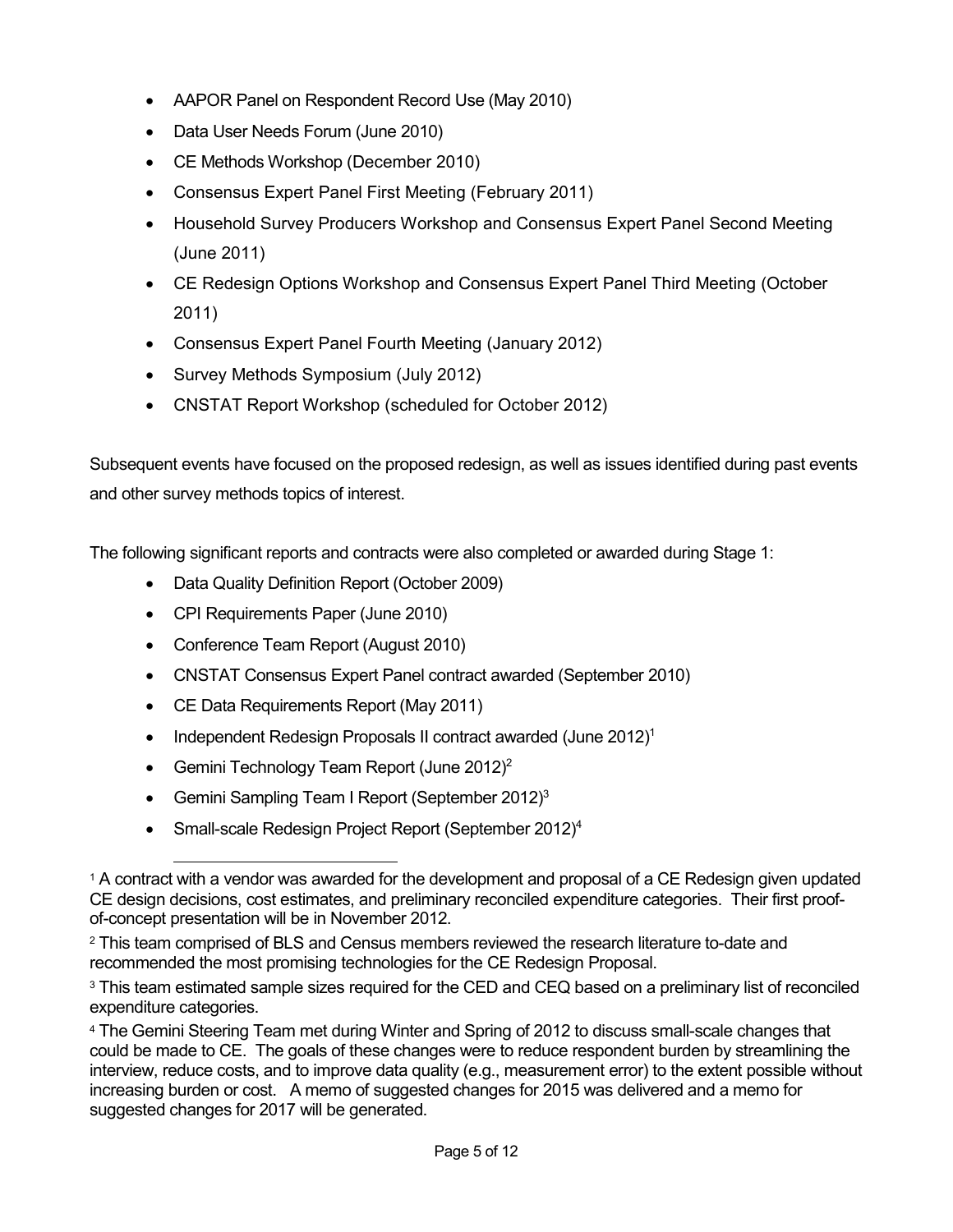- OPLC Requirements Team Report (expected October 2012)<sup>5</sup>
- Independent Redesign Proposals II proof-of-concept presentation (November 2012)

The team that developed the CE Resign Proposal, the Gemini Design Team, was a joint BLS-Census team which kicked-off in July 2012 and submitted their proposal in July 2013, at which time it was also approved by BLS management.

Stage 2 integrated research findings from Stage 1 into a coherent plan consisting of two major steps: 1) Assessing user impacts and 2) Finalizing the redesign roadmap for piloting, evaluating, and transitioning to the new design. The redesign roadmap was completed in September 2013, and a Data User Impact report was released in February 2014.

Pilot testing the proposed redesign, conducting additional research on alternative designs, and implementing the approved redesign can be considered a 3rd stage of the redesign process. Stage 3 includes work to develop, test, and implement the survey redesign using the redesign roadmap approved by senior management. More detail on current and upcoming projects that are included in stage 3 can be found in the Gemini Research Agenda [\(http://www.bls.gov/cex/gemini\\_web\\_report.pdf\)](http://www.bls.gov/cex/gemini_web_report.pdf), which will be regularly updated.

<sup>-</sup><sup>5</sup> This team reconciled CE-CPI data requirements into one set of reconciled expenditure categories.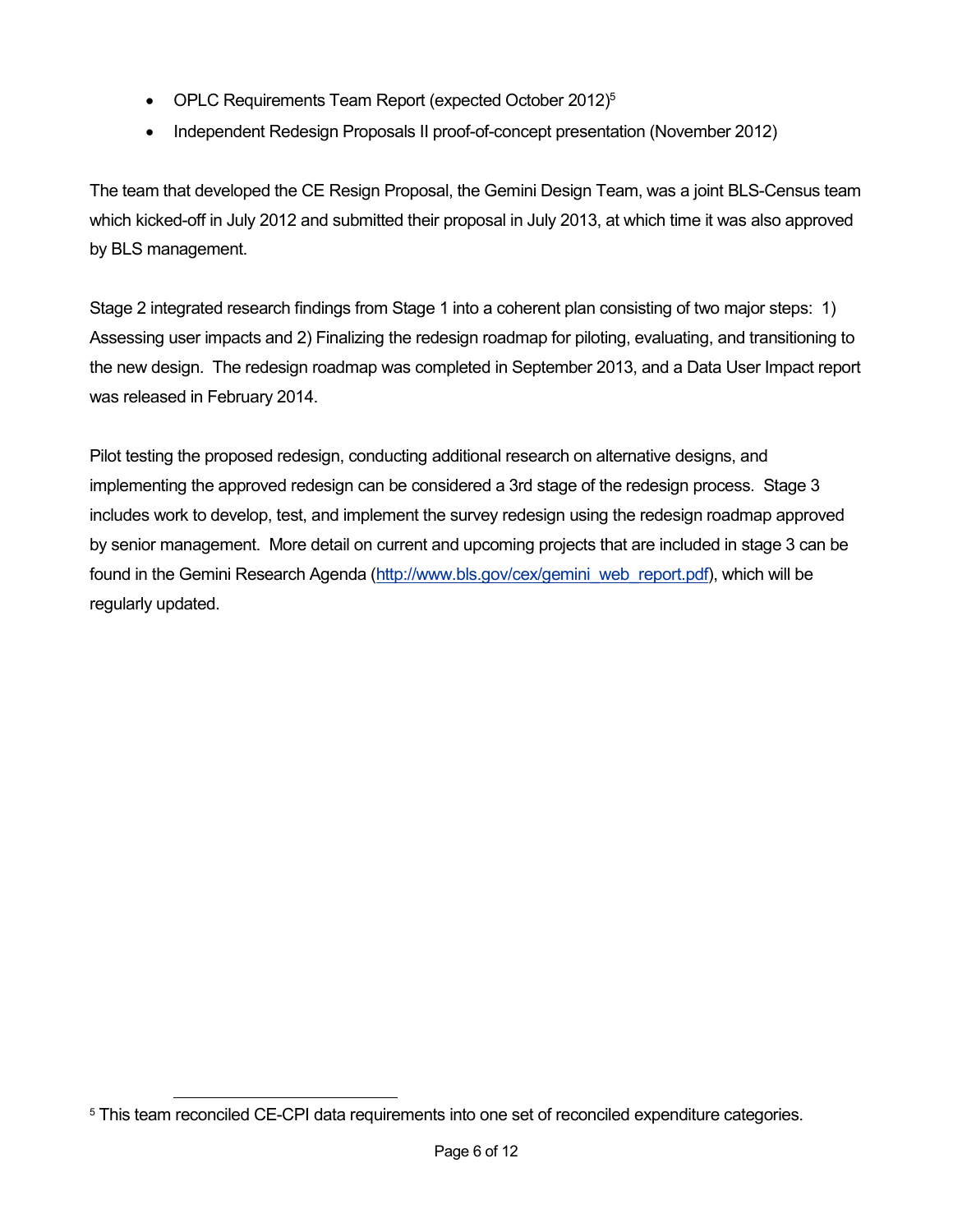## *Redesign Topics*

Many different elements of survey methodology affect a survey redesign. Table 1 includes a list of those topics that were most critical for preliminary discussions for a redesigned CE, a description of each, and examples of the forums where the topic were discussed. Some topics, such as administrative records or other external data, have been researched and determined to be sufficiently infeasible that CE will not continue to investigate them. In the case of administrative records, this decision was made due to concerns about complexity from multiple data collection streams, resource constraints, quality of administrative data, respondent compliance, source compliance (e.g., store or third party aggregator), representativeness, and other risks due to loss of control over collection. Note that Table 1 is not meant to be a complete list of topics, nor is it a complete list of venues for discussion.

More information about in-progress and planned BLS research projects to support the survey redesign can be found on the Gemini Project website at [http://www.bls.gov/cex/geminimaterials.htm.](http://www.bls.gov/cex/geminimaterials.htm) Since these projects span a number of the survey methods topics, it made sense to list them separately rather than fitting them into this table.

| <b>Topic</b>                               | <b>Description</b>                                                                                                                                                                                                              | <b>Forum for discussion</b>                                                                                                                                                                     |
|--------------------------------------------|---------------------------------------------------------------------------------------------------------------------------------------------------------------------------------------------------------------------------------|-------------------------------------------------------------------------------------------------------------------------------------------------------------------------------------------------|
| Administrative<br>records/external<br>data | Some of the information that CE collects<br>is collected in other sources. Using<br>external data could reduce respondent<br>burden and potentially improve data<br>quality (depending on the quality of the<br>external data). | - Household Survey<br>Producers Workshop (June<br>2011)<br>- CE Redesign Options<br>Workshop (October 2011)                                                                                     |
| Data user needs                            | It is important to get input from data<br>users to understand their uses of the<br>data and to get suggestions for changes<br>to the surveys.                                                                                   | - On an ongoing basis, keep<br>users informed of the status<br>of the project through<br>meetings and<br>presentations, including the<br>expert panel<br>- Data User Needs Forum<br>(June 2010) |
| Mixed-mode<br>designs                      | Offering more than one data collection<br>mode (e.g., telephone or web) may<br>increase response rates and reduce bias.<br>BLS must determine how to design and<br>implement a successful mixed-mode<br>survey.                 | - Household Survey<br>Producers Workshop (June<br>2011)<br>- CE Redesign Options<br>Workshop (October 2011)                                                                                     |

*Table 1. Topics for Investigation and Further Research (listed alphabetically)*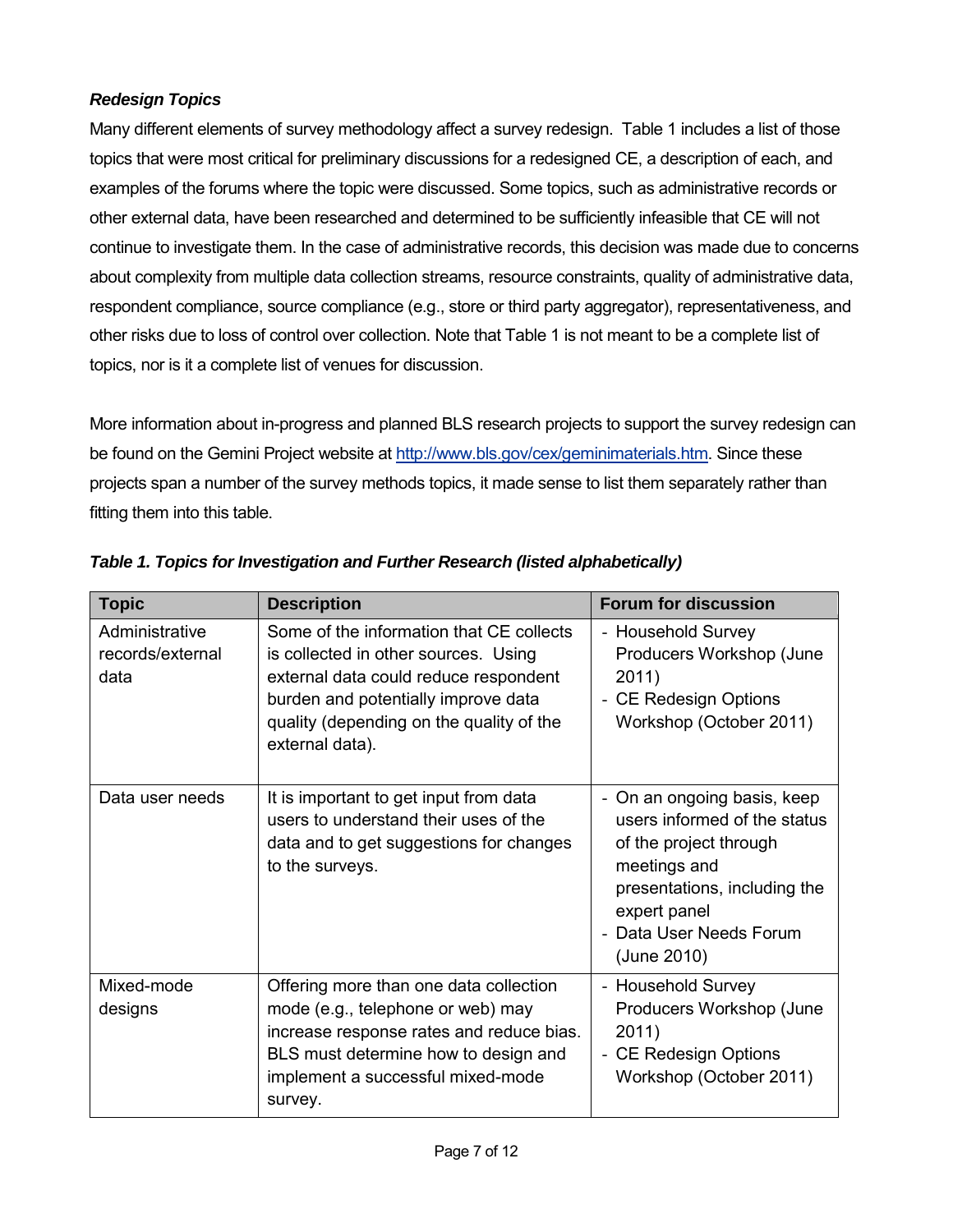| <b>Topic</b>               | <b>Description</b>                                                                                                                                                                                                                                                                                               | <b>Forum for discussion</b>                                                                                                                                                                                                                                                                     |  |
|----------------------------|------------------------------------------------------------------------------------------------------------------------------------------------------------------------------------------------------------------------------------------------------------------------------------------------------------------|-------------------------------------------------------------------------------------------------------------------------------------------------------------------------------------------------------------------------------------------------------------------------------------------------|--|
| New technology             | BLS will examine technologies for data<br>collection, such as PDAs, smart phones,<br>or various types of scanning<br>technologies, and determine their<br>possible use and cost for CE.                                                                                                                          | - Data Capture Technology<br>Forum (March 2010)<br>- Westat's "Data Capture<br>Technology" presentation at<br>FedCASIC (March 2011)<br>- Household Survey<br>Producers Workshop (June<br>2011)<br>- CE Redesign Options<br>Workshop (October 2011)<br>- Survey Methods<br>Symposium (July 2012) |  |
| Proxy reporting            | Collecting data from all consumer unit<br>members may result in better reporting.<br>BLS will determine how best to collect<br>data from all consumer unit members<br>without increasing unit nonresponse.                                                                                                       | - Household Survey<br>Producers Workshop (June<br>2011)<br>- CE Redesign Options<br>Workshop (October 2011)                                                                                                                                                                                     |  |
| Questionnaire<br>design    | The use of alternative designs for the CE<br>survey may allow for more efficient data<br>collection or the collection of higher<br>quality data. BLS will determine how CE<br>can incorporate different types of<br>interview structures or technology-driven<br>approaches into the data collection<br>process. | - Survey Redesign Panel<br>Discussion, sponsored by<br>DC-AAPOR and WSS<br>(January 2010)<br>- CE Methods Workshop<br>(December 2010)                                                                                                                                                           |  |
| Recall period              | A shorter recall period may result in<br>better recall and therefore higher quality<br>reporting. On the other hand, contacting<br>respondents more often (such as<br>monthly) might lead respondents to stop<br>reporting or to report fewer expenditures.                                                      | - CE Methods Workshop<br>(December 2010)                                                                                                                                                                                                                                                        |  |
| Records and recall<br>aids | Increased reliance or improved guidance<br>on records, receipts, and recall aids,<br>including electronic records, may result in<br>better reporting. BLS will determine how<br>these resources can be integrated<br>effectively into the CE.                                                                    | - AAPOR Panel on<br><b>Respondent Record Use</b><br>(May 2010)                                                                                                                                                                                                                                  |  |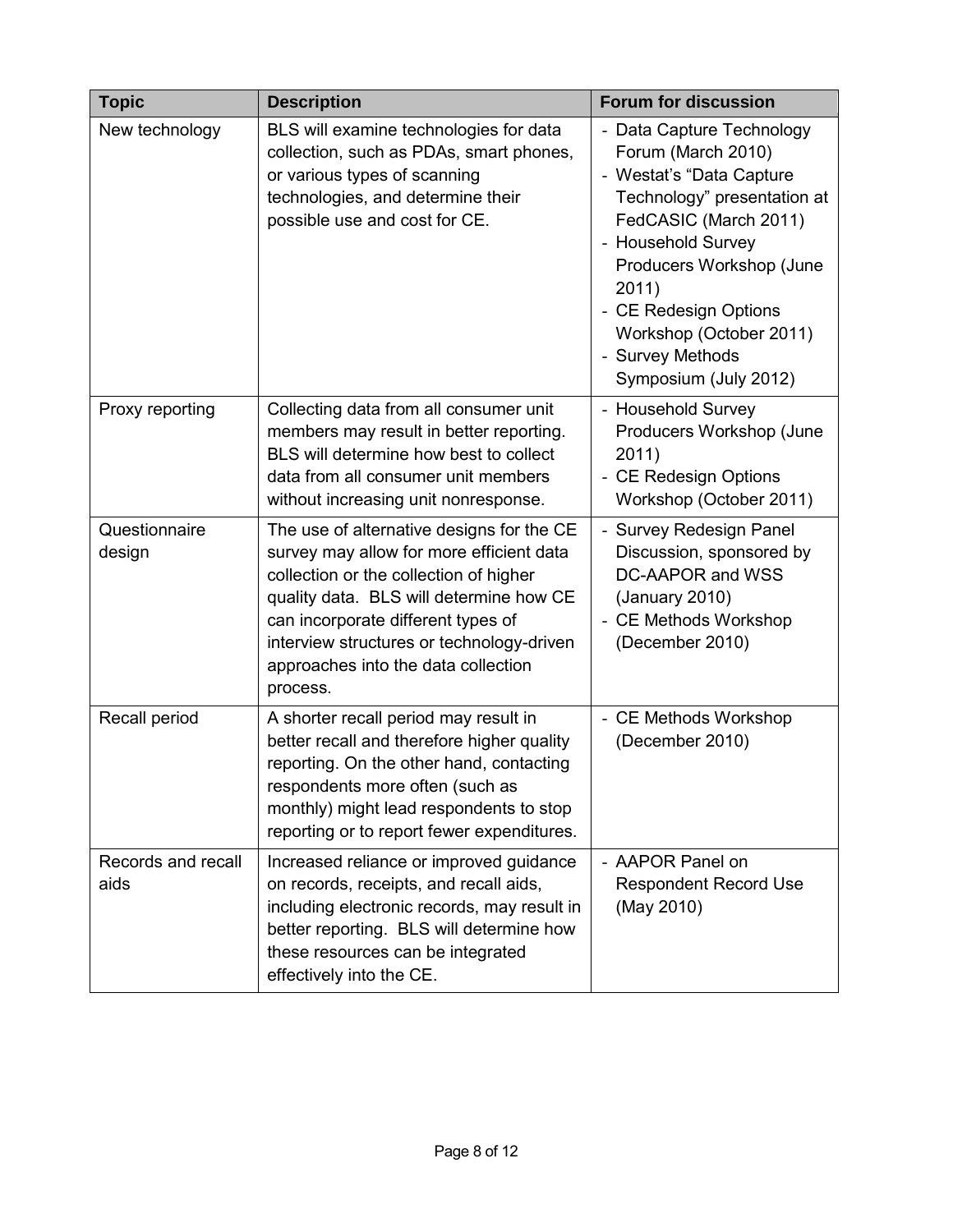| <b>Topic</b>                                                                      | <b>Description</b>                                                                                                                                                                                                                                                                                                        | <b>Forum for discussion</b>                   |
|-----------------------------------------------------------------------------------|---------------------------------------------------------------------------------------------------------------------------------------------------------------------------------------------------------------------------------------------------------------------------------------------------------------------------|-----------------------------------------------|
| A formal process to specify the data<br>Required data<br>$\overline{\phantom{0}}$ |                                                                                                                                                                                                                                                                                                                           | <b>OPLC Requirements for CE</b>               |
| elements and                                                                      | elements, both expenditure and                                                                                                                                                                                                                                                                                            | Team (October 2012)                           |
| features in                                                                       | nonexpenditure, and ancillary features,                                                                                                                                                                                                                                                                                   |                                               |
| redesigned survey                                                                 | including timeliness and periodicity,                                                                                                                                                                                                                                                                                     |                                               |
|                                                                                   | necessary to satisfy the needs of the CPI,                                                                                                                                                                                                                                                                                |                                               |
|                                                                                   | CE and DPINR programs. This will                                                                                                                                                                                                                                                                                          |                                               |
|                                                                                   | become a requirements document to guide                                                                                                                                                                                                                                                                                   |                                               |
|                                                                                   | design teams on the data the redesigned                                                                                                                                                                                                                                                                                   |                                               |
|                                                                                   | CE survey should obtain.                                                                                                                                                                                                                                                                                                  |                                               |
|                                                                                   |                                                                                                                                                                                                                                                                                                                           |                                               |
| Respondent burden                                                                 | An interview that is shorter or less<br>burdensome cognitively could result in<br>better reporting, higher retention rates,<br>and reduced bias in later interviews.<br>Possible approaches might include<br>increased use of screener questions or<br>asking subsets of questions<br>supplemented by global questions in | <b>CE Methods Workshop</b><br>(December 2010) |
|                                                                                   | place of the whole interview.                                                                                                                                                                                                                                                                                             |                                               |

# *Criteria for Success*

The success of the Gemini Project will be judged based on the accomplishment of the following criteria, listed in descending order of priority:

- 1. There is a measurable reduction in measurement error.
- 2. There is an overall increase in data quality, including a balanced evaluation of the mean squared error of the cost weights, and reduction of components of bias and variance attributable to specific sources of sampling or nonsampling error, such as unit nonresponse, wave nonresponse, or item nonresponse. Data quality criteria may also include other factors such as timeliness. Practical decisions on methodology and field operations will involve tradeoffs among cost and error factors for different components of bias and variance. Realistically, it is not expected that there will be uniform improvement in all components of error: some will decrease, and some will increase.
- 3. The analytic value of CE data for researchers and policymakers is maintained or improved, both for microeconomic and macroeconomic data users.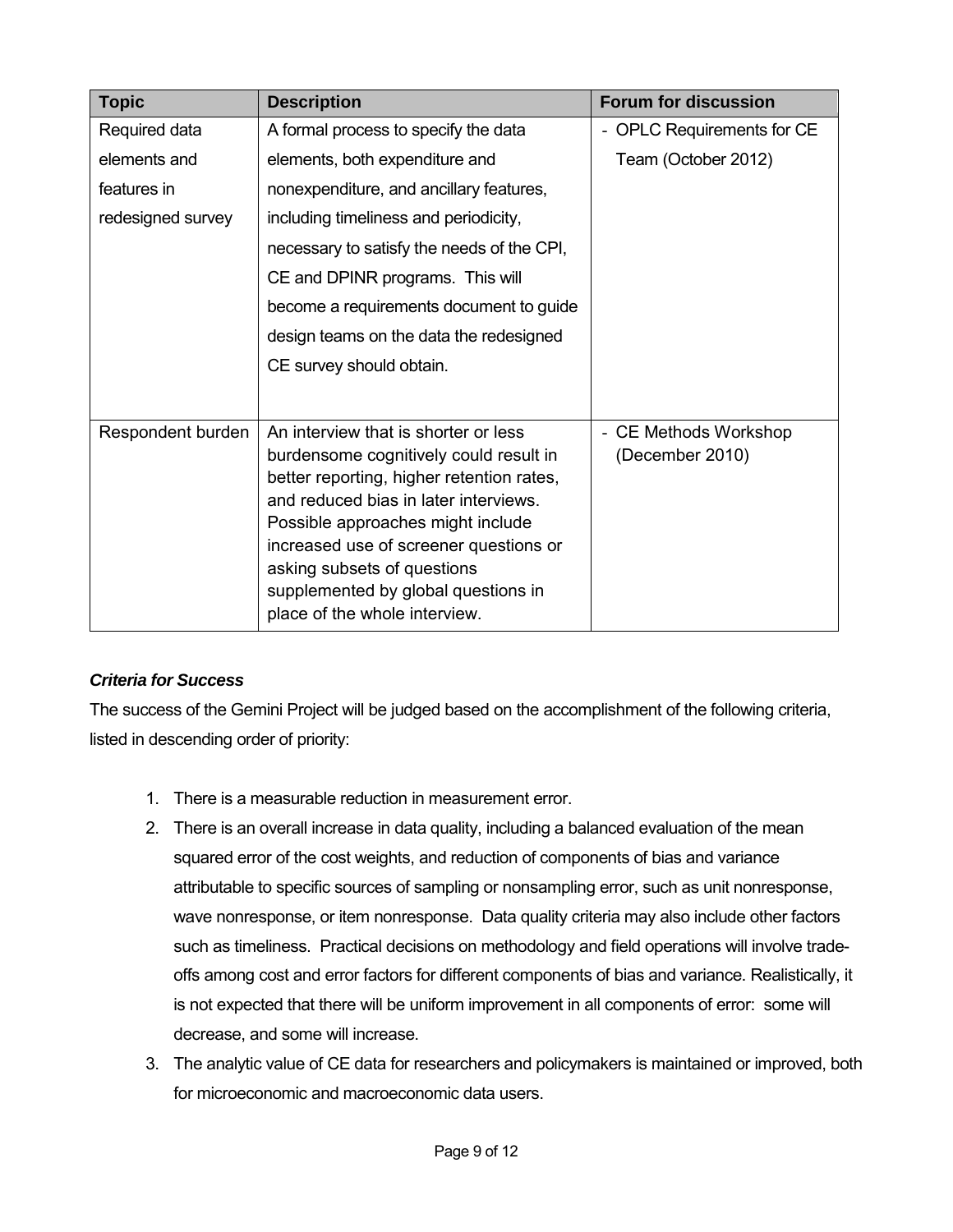To the extent possible, it is also important that the new design supports a greater operational flexibility to respond to changes in the interviewing environment, and that results from the success criteria are reasonably robust against future changes in societal and technological factors and variability in budgetary levels.

### *Stakeholders*

The stakeholders for the Gemini Project include all groups involved in or concerned about the impact of survey design changes on the collection, processing, editing (including imputation and allocation), weighting, estimation, evaluation, quality, and use of CE data. These groups include:

- BLS Associate Commissioner, Office of Prices and Living Conditions (OPLC)
- BLS Division of Consumer Expenditure Information Systems (CEIS)
- BLS Division of Consumer Expenditure Survey (DCE)
- BLS Division of Consumer Prices and Price Indexes (CPI)
- BLS Division of Price and Index Number Research (DPINR)
- BLS Division of Price Statistical Methods, Branch of Consumer Expenditures (SMD)
- Bureau of the Census (BoC)
- Other Federal Agencies including the Bureau of Economic Analysis (BEA), the Internal Revenue Service (IRS), and the Department of Defense (DoD)
- Other individual users of CE microdata and published estimates in the academic, Government, nonprofit, and commercial sectors.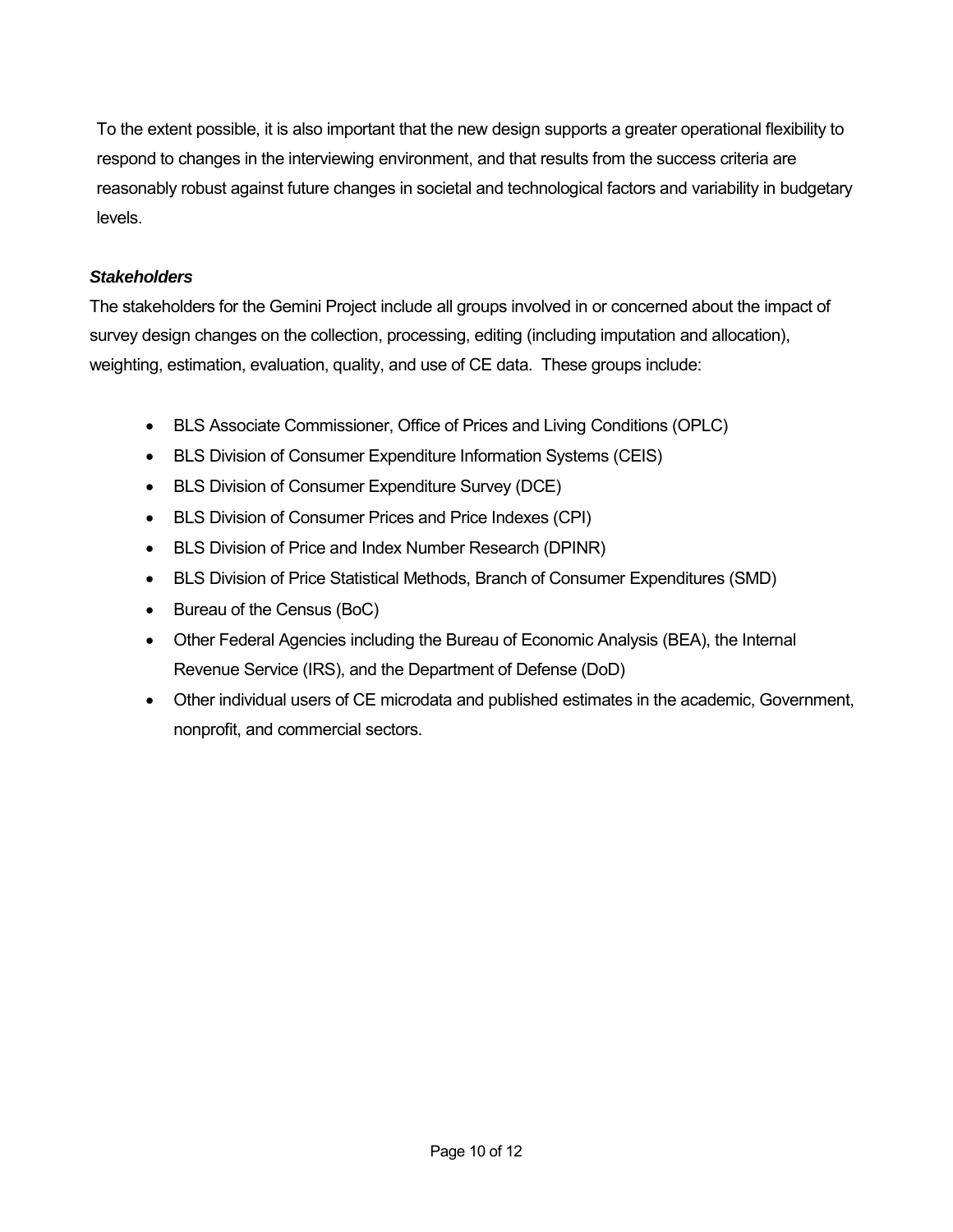### **Attachment 1. Gemini Project Timeline**

The current high level timeline is maintained on the Gemini website, accessible at

[http://www.bls.gov/cex/geminitimeline.pdf.](http://www.bls.gov/cex/geminitimeline.pdf)

Below is a list of past completed tasks for Stages 1 and 2 of the Gemini project.

| 2009     |             |                                                                                                                |
|----------|-------------|----------------------------------------------------------------------------------------------------------------|
| February | Milestone   | Gemini Project kick-off                                                                                        |
| March    | Milestone   | Research Project Tracking System Team, Redesign Conference<br>÷,<br>Team and Data Quality Team chartered       |
| July     | Milestone   | <b>Expert Panel chartered</b>                                                                                  |
| August   | Milestone   | <b>Expert Panel kickoff meeting</b>                                                                            |
| October  | Deliverable | Data Quality Definition report completed                                                                       |
| December | Deliverable | CE Methods Workshop issue papers completed                                                                     |
| 2010     |             |                                                                                                                |
| January  | Event       | Survey Redesign Panel Discussion featuring representatives from<br>$\frac{1}{2}$<br>five major Federal surveys |
| March    | Event       | Data Capture Technology Forum                                                                                  |
| May      | Event       | AAPOR (American Association for Public Opinion Research) Panel on<br><b>Respondent Record Use</b>              |
| June     | Event       | Data User Needs Forum                                                                                          |
| August   | Deliverable | Data User Needs Team report completed                                                                          |
| August   | Deliverable | Conference Team report completed<br>$\overline{\phantom{0}}$                                                   |
| November | Deliverable | Statement on CE Data Priorities released                                                                       |
| December | Event       | <b>CE Methods Workshop</b>                                                                                     |
| December | Deliverable | Research Project Tracking System report completed<br>$\overline{\phantom{a}}$                                  |